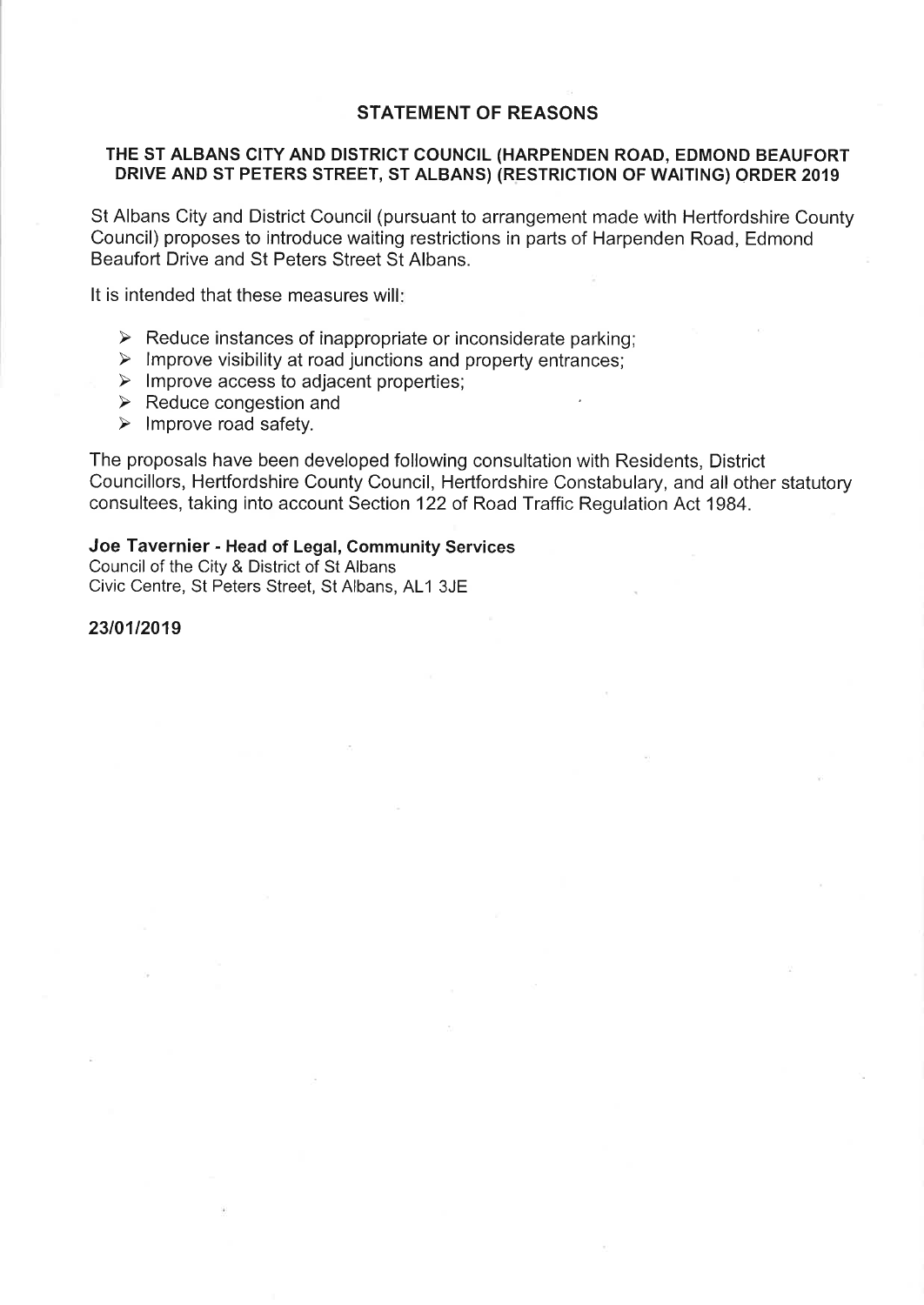### **PUBLIC NOTICE**

### THE ST ALBANS CITY AND DISTRICT COUNCIL (HARPENDEN ROAD, EDMOND BEAUFORT DRIVE AND ST PETERS STREET, ST ALBANS) (RESTRICTION OF WAITING) ORDER 2019

NOTICE IS HEREBY GIVEN that the St Albans City and District Council (pursuant to arrangement made with Hertfordshire County Council) has made the above Order under the Road Traffic Regulation Act 1984. The Order will come into effect on 18<sup>th</sup> February 2019.

The general effect of the Order would be to introduce waiting restrictions and residents permit parking to improve road safety, reduce instances of inappropriate or inconsiderate parking and increase the available provision of resident parking places.

#### **SCHEDULE**

#### Lengths of roads within St Albans - No waiting at any time

Effecting Harpenden Road between Carlisle Avenue and Batchwood Drive; Edmond Beaufort Drive at its junction with Harpenden Road; and part of St Peters Street as set out in the Order and shown on the plan(s) to that Order.

Any person who wishes to question the validity of the Order or any of their provisions on the grounds that it or they are not within the powers conferred by the Act, or that any requirements of the Act or of any instrument made under it have not been complied with may, within six weeks from the date of this Notice, apply to the High Court for that purpose.

Joe Tavernier - Head of Community Services **Council of the City & District of St Albans** Civic Centre, St Peters Street, St Albans, AL1 3JE Dated 23rd January 2019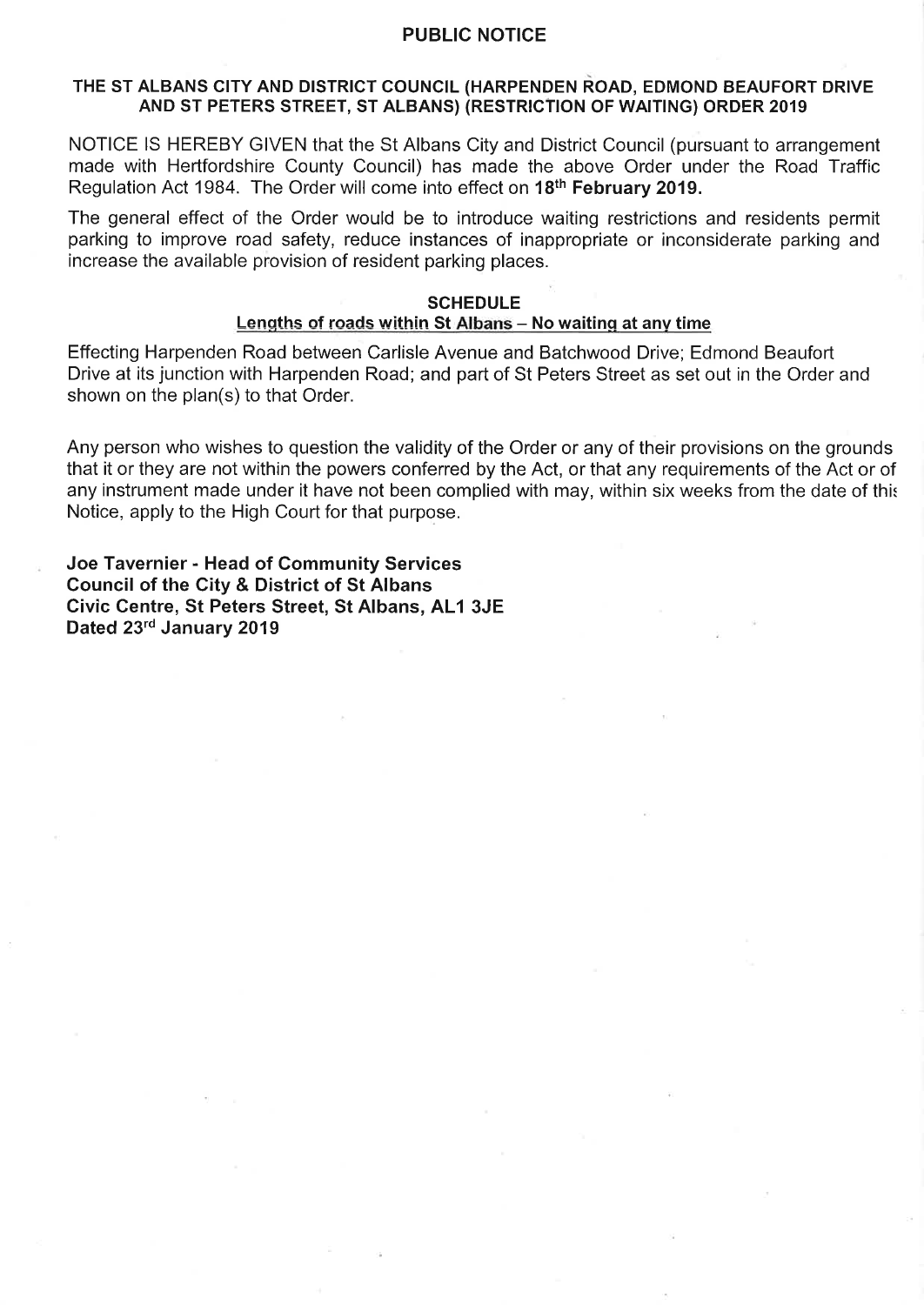# ST ALBANS CITY AND DISTRICT COUNCIL

### ROAD TRAFFIC REGULATION ACT 1984

## THE ST ALBANS CITY AND DISTRICT COUNCIL (HARPENDEN ROAD, EDMOND BEAUFORT DRIVE AND ST PETERS STREET, ST ALBANS) (RESTRICTION OF WAITING) ORDER 2019

The St Albans City and District Council, pursuant to arrangements made under section 19 of The Local Government Act 2000 and The Local Government (Arrangements for Discharge of Functions) (England) Regulations 2000 with the Hertfordshire County Council. and in exercise of powers conferred on that County under sections 1, 2, 3 and Part IV of Schedule 9 of the Road Traffic Regulation Act 1984 and the provisions of Part 6 and Schedule 9 of the Traffic Management Act 2004 and of all other enabling powers, and after consultation with the Chief Officers of Police in accordance with Part III of Schedule 9 to the 1984 Act, makes the following Order:

1. This Order shall come into operation on 18<sup>th</sup> February 2019 and may be cited as The St Albans City And District Council (Harpenden Road, Edmond Beaufort Drive and St Peters Street, St Albans)(Restriction of Waiting) Order 2019 hereinafter referred to as "this Order":

#### **Restrictions on waiting**

2. Save as provided in Articles 3, 4 and 5 of this Order no person shall, cause or permit any vehicle to wait at any time in those lengths of road in St Albans as specified in the Schedule to this Order.

#### **Exemptions to the provisions of this Order**

- 3. (1) Nothing in Article 2 of this Order applies to the lengths of road restricted by that Article (which said lengths of road are referred to in this Article as "the restricted area") in relation  $to -$ 
	- (a) a vehicle being used for Fire and Rescue, Ambulance or Police purposes.
	- (b) anything done with the permission of or at the direction of a Police Constable in uniform; or with permission of a Civil Enforcement Officer as defined by the Traffic Management Act 2004 and appointed by St Albans City and District Council.
	- (c) a vehicle which is prevented from proceeding by circumstances beyond the drivers control or which has stopped in order to avoid injury or damage to persons or property or when required to do so by law;
	- (d) a vehicle which is stationary in order that it may be used for one or more of the purposes specified in sub-Article (2) of this Article and which cannot reasonably be used for such a purpose without stopping in the restricted area;
	- (e) a marked vehicle which, whilst used by a universal service provider in the course of the provision of a universal postal service, is stationary only for so long as may be reasonably necessary for postal packets to be delivered or collected;

In this Article -

The expressions "universal service provider", "provision of a universal postal Service" and "postal packet" shall bear the same meanings as in the Postal Services Act 2011.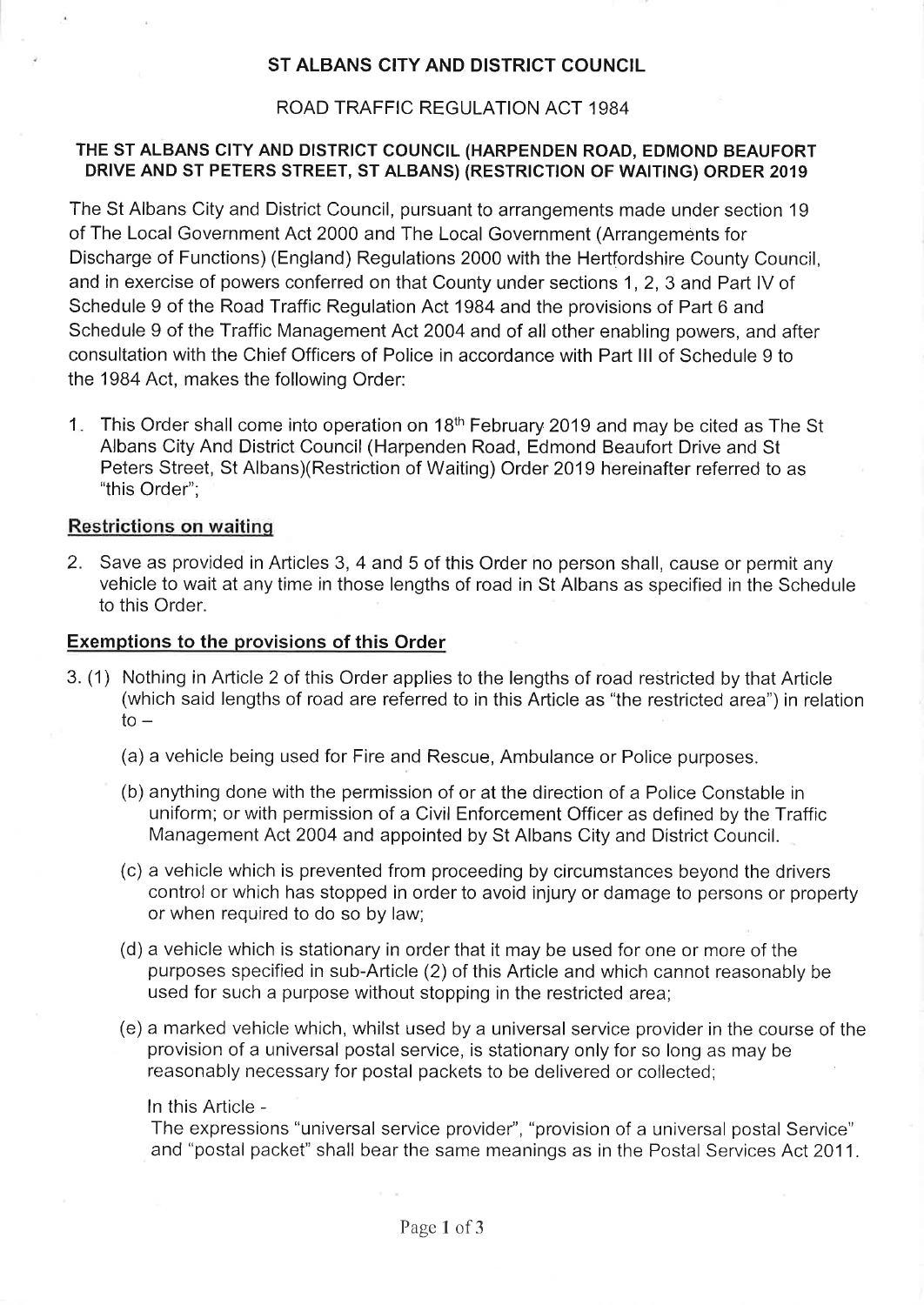- (2) The "purposes" referred to in sub-Article  $(1)(d)$  of this Article are  $-$ 
	- (a) the removal of any obstruction to traffic;
	- (b) the maintenance, improvement or reconstruction of a road;
	- (c) constructing, improving, maintaining, or cleaning of any street furniture; or
	- (d) the laying, erection, alteration, repair or cleaning of any sewer or of any main pipe or apparatus for the supply of gas, water or electricity, or of any telecommunications apparatus kept or installed for the purposes of a telecommunications code system or of any other telecommunications apparatus lawfully kept installed in any position.
- 4. Nothing in Article 2 of this Order applies to the lengths of road restricted by that Article (which said lengths of road are referred to in this Article as "the restricted area") so as to render it unlawful to cause or permit any vehicle to wait only for so long as may be reasonably necessary -
	- (a) to enable goods to be loaded on or unloaded from the vehicle from or to premises adjacent to the restricted area; or
	- (b) to enable a passenger to board or alight and to load and unload any luggage.
- Nothing in Article 2 of this Order shall render it unlawful to cause or permit a disabled 5. person's vehicle which displays in the relevant position a disabled person's badge and a parking disc, to wait at any time in the lengths of road specified in the Schedule of this Order for a period not exceeding 3 hours (not being a period separated by an interval of less than 1 hour from a previous period of waiting by the same vehicle in the same length of road).

In this Article -

"disabled person's vehicle" has the same meaning as in Section 142(1) of the Act of 1984;

"disabled person's badge" has the same meaning as given in Regulation 3(1) of The Local Authorities' Traffic Orders (Exemptions for Disabled Persons) (England) Regulations 2000

"parking disc" has the same meaning as given in Regulation 8(5) of The Local Authorities' Traffic Orders (Exemptions for Disabled Persons) (England) Regulations 2000; and

"relevant position" has the same meaning as given in Regulation 4 of The Local Authorities' Traffic Orders (Exemptions for Disabled Persons) (England) Regulations 2000

# **Revocations**

6. The provisions of the following Order are hereby revoked but only in so far as they are affected by the restrictions imposed by this Order -

The City and District Of St Albans (Control of Parking) (Consolidation) Order 2013

- 7. The Interpretation Act 1978 shall apply for the interpretation of this Order as it applies for the interpretation of an Act of Parliament.
- 8. The restrictions imposed by this Order shall be in addition to and not in derogation from any restriction or requirement imposed by any other regulations made or having effect as if made under the Act of 1984 or by or under any other enactment.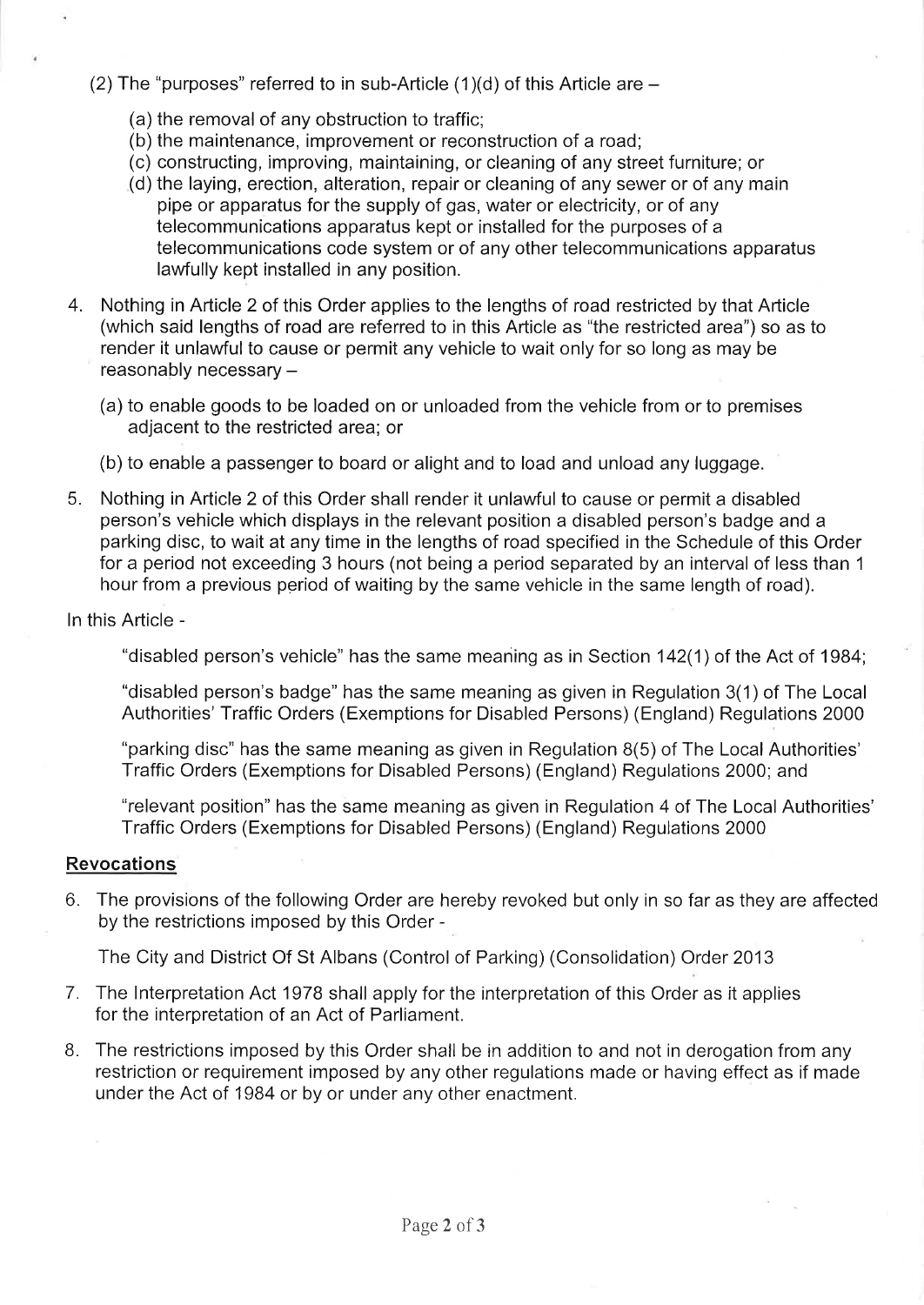**SCHEDULE** Lengths of roads within St Albans - No waiting at any time

| Col 1          | Col 2                        | Col <sub>3</sub>       | Col <sub>4</sub>                                                                                                                                                              |
|----------------|------------------------------|------------------------|-------------------------------------------------------------------------------------------------------------------------------------------------------------------------------|
| No.            | <b>Name Of Road</b>          | Side Of<br><b>Road</b> | <b>Description</b>                                                                                                                                                            |
|                | Harpenden Road               | <b>Both</b>            | From a point in line with the western<br>kerbline of Batchwood Drive westwards for<br>its remaining length.                                                                   |
| $\overline{2}$ | <b>Edmond Beaufort Drive</b> | <b>Both</b>            | From its junction with Harpenden Road<br>westwards for a distance of 10 metres                                                                                                |
| 3              | <b>St Peters Street</b>      | <b>Both</b>            | From a point 55 metres northeast of the<br>northeastern kerbline of Carlisle Avenue<br>southwestwards to a point in line with the<br>northeastern kerbline of Townsend Avenue |

The Common Seal of St Albans City and District Council was hereunto affixed on the  $23r\lambda$   $\delta$ in the presence of:-

Sally & 13

Authorised Signatory

Authorised Signatory

| Ragulatory Collemer |
|---------------------|
|                     |

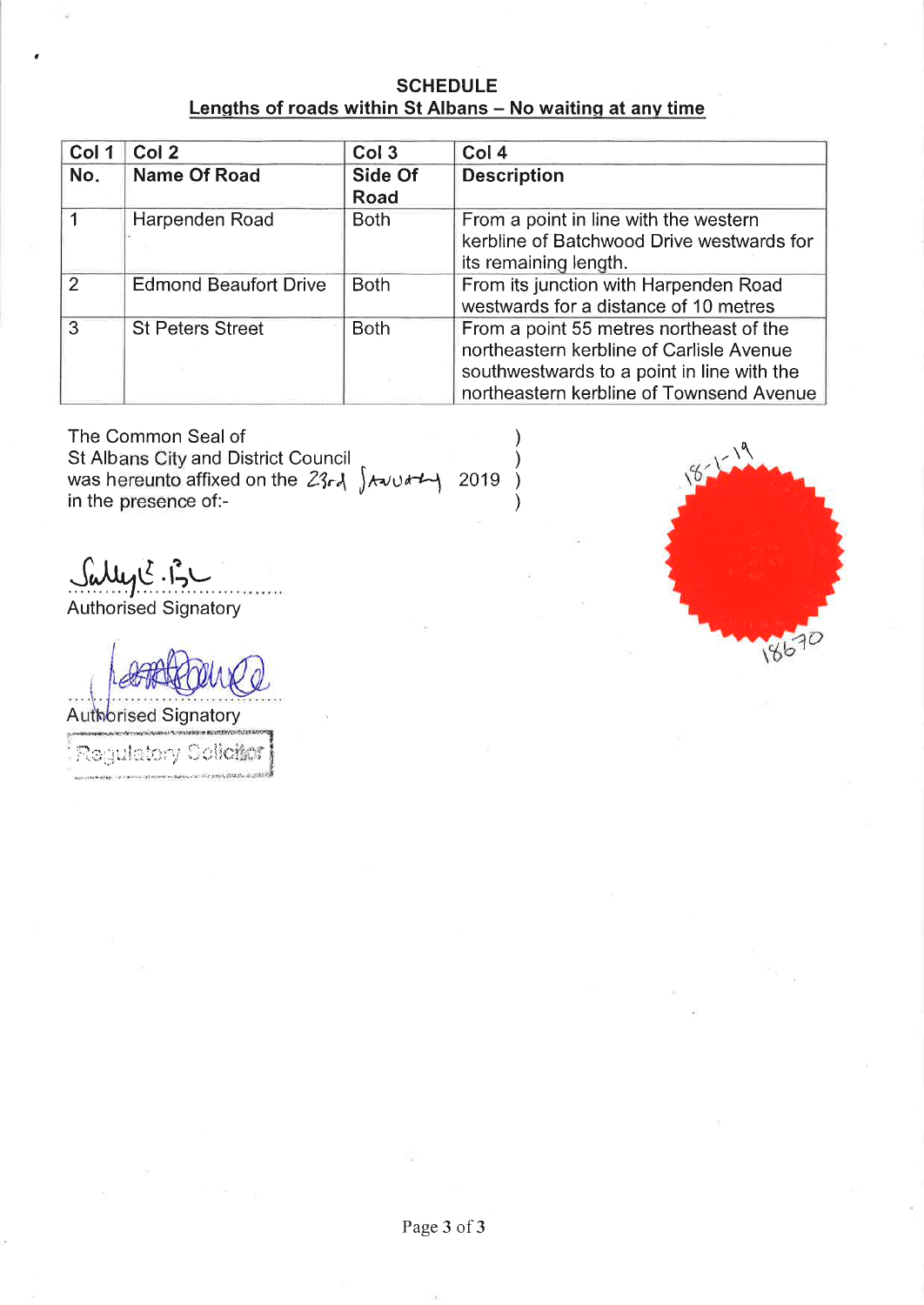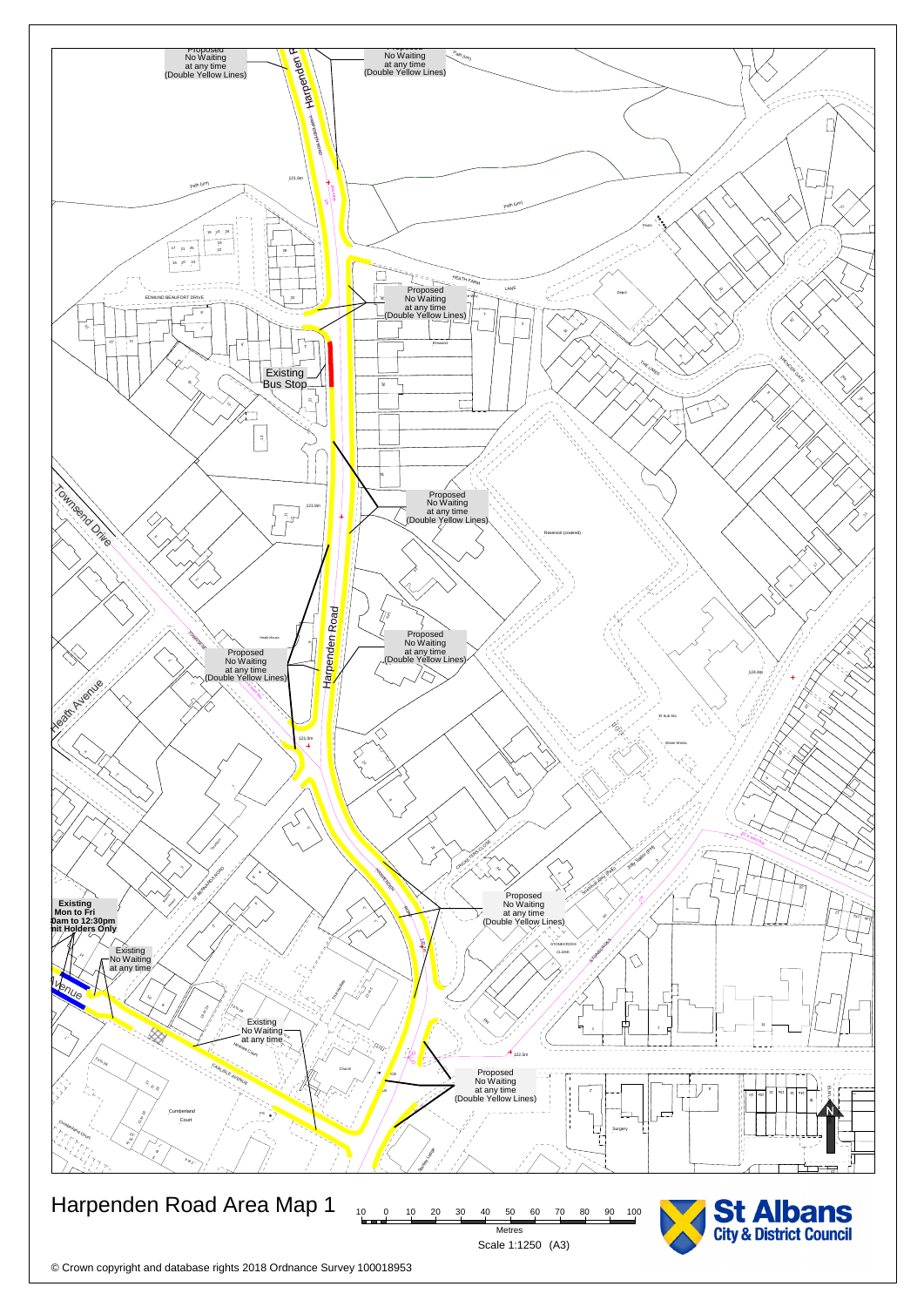